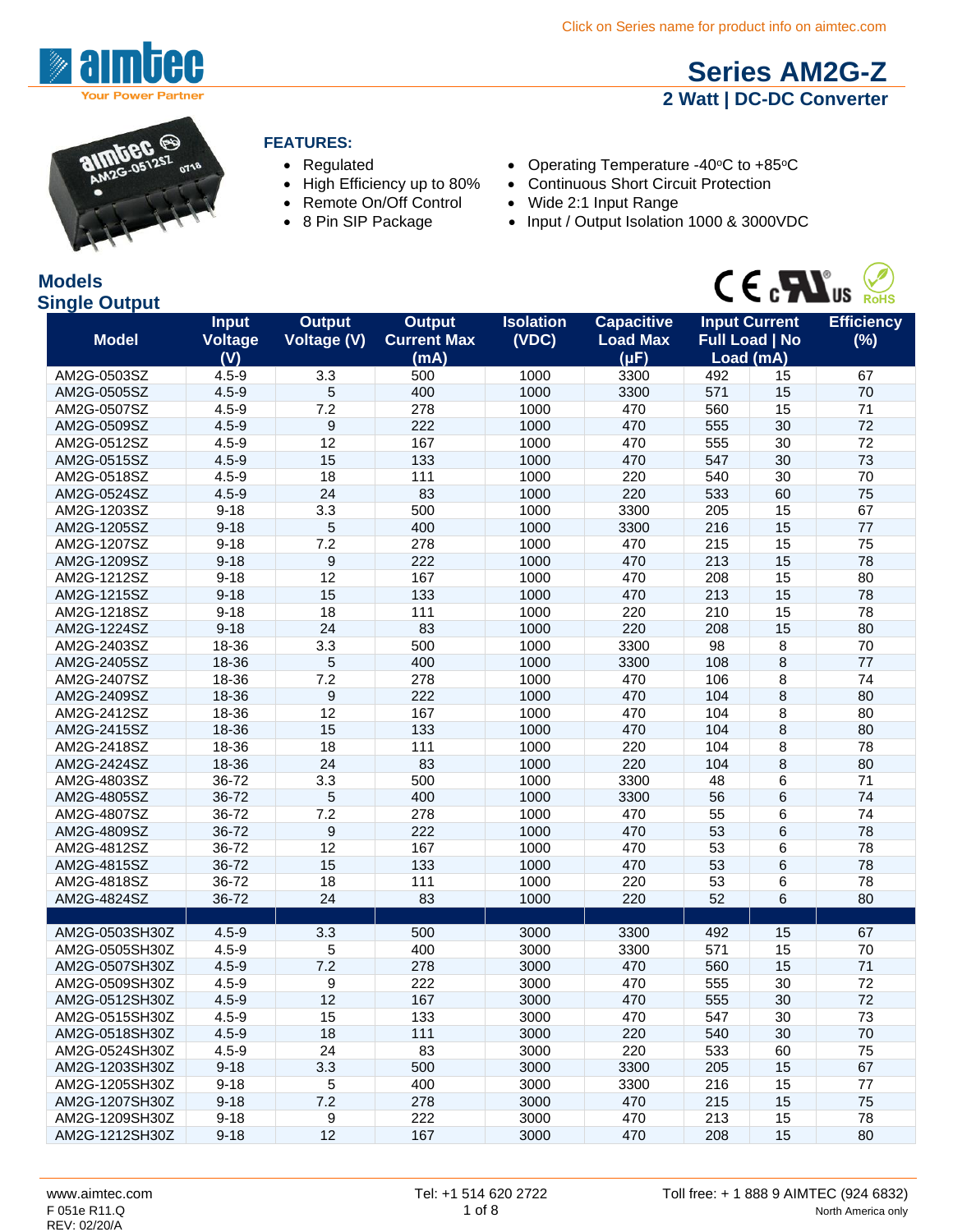

**Your Power Partner** 

**2 Watt | DC-DC Converter**

#### **Models Single Output (continued)**

| $\sim$ and $\sim$ $\sim$<br><b>Model</b> | <b>Input</b><br>Voltage<br>(V) | <b>Output</b><br><b>Voltage (V)</b> | <b>Output</b><br><b>Current Max</b><br>(mA) | Isolation<br>(VDC) | <b>Capacitive</b><br><b>Load Max</b><br>$(\mu F)$ |     | <b>Input Current</b><br><b>Full Load   No</b><br>Load (mA) | <b>Efficiency</b><br>$(\%)$ |
|------------------------------------------|--------------------------------|-------------------------------------|---------------------------------------------|--------------------|---------------------------------------------------|-----|------------------------------------------------------------|-----------------------------|
| AM2G-1215SH30Z                           | $9 - 18$                       | 15                                  | 133                                         | 3000               | 470                                               | 213 | 15                                                         | 78                          |
| AM2G-1218SH30Z                           | $9 - 18$                       | 18                                  | 111                                         | 3000               | 220                                               | 210 | 15                                                         | 78                          |
| AM2G-1224SH30Z                           | $9 - 18$                       | 24                                  | 83                                          | 3000               | 220                                               | 208 | 15                                                         | 80                          |
| AM2G-2403SH30Z                           | 18-36                          | 3.3                                 | 500                                         | 3000               | 3300                                              | 98  | 8                                                          | 70                          |
| AM2G-2405SH30Z                           | 18-36                          | 5                                   | 400                                         | 3000               | 3300                                              | 108 | 8                                                          | 77                          |
| AM2G-2407SH30Z                           | 18-36                          | 7.2                                 | 278                                         | 3000               | 470                                               | 106 | 8                                                          | 74                          |
| AM2G-2409SH30Z                           | 18-36                          | 9                                   | 222                                         | 3000               | 470                                               | 104 | 8                                                          | 80                          |
| AM2G-2412SH30Z                           | 18-36                          | 12                                  | 167                                         | 3000               | 470                                               | 104 | 8                                                          | 80                          |
| AM2G-2415SH30Z                           | 18-36                          | 15                                  | 133                                         | 3000               | 470                                               | 104 | 8                                                          | 80                          |
| AM2G-2418SH30Z                           | 18-36                          | 18                                  | 111                                         | 3000               | 220                                               | 104 | 8                                                          | 78                          |
| AM2G-2424SH30Z                           | 18-36                          | 24                                  | 83                                          | 3000               | 220                                               | 104 | 8                                                          | 80                          |
| AM2G-4803SH30Z                           | 36-72                          | 3.3                                 | 500                                         | 3000               | 3300                                              | 48  | 6                                                          | 71                          |
| AM2G-4805SH30Z                           | 36-72                          | 5                                   | 400                                         | 3000               | 3300                                              | 56  | 6                                                          | 74                          |
| AM2G-4807SH30Z                           | 36-72                          | 7.2                                 | 278                                         | 3000               | 470                                               | 55  | 6                                                          | 74                          |
| AM2G-4809SH30Z                           | 36-72                          | 9                                   | 222                                         | 3000               | 470                                               | 53  | 6                                                          | 78                          |
| AM2G-4812SH30Z                           | 36-72                          | 12                                  | 167                                         | 3000               | 470                                               | 53  | 6                                                          | 78                          |
| AM2G-4815SH30Z                           | 36-72                          | 15                                  | 133                                         | 3000               | 470                                               | 53  | 6                                                          | 78                          |
| AM2G-4818SH30Z                           | 36-72                          | 18                                  | 111                                         | 3000               | 220                                               | 53  | 6                                                          | 78                          |
| AM2G-4824SH30Z                           | 36-72                          | 24                                  | 83                                          | 3000               | 220                                               | 52  | 6                                                          | 80                          |

#### **Models Dual Output**

| <b>Model</b> | <b>Input</b><br><b>Voltage</b> | <b>Output</b><br><b>Voltage (V)</b> | <b>Output</b><br><b>Current Max</b> | <b>Isolation</b><br>(VDC) | <b>Capacitive</b><br><b>Load Max</b> |     | <b>Input Current</b><br><b>Full Load   No</b> | <b>Efficiency</b><br>$(\%)$ |
|--------------|--------------------------------|-------------------------------------|-------------------------------------|---------------------------|--------------------------------------|-----|-----------------------------------------------|-----------------------------|
|              | (V)                            |                                     | (mA)                                |                           | $(\mu F)$                            |     | Load (mA)                                     |                             |
| AM2G-0503DZ  | $4.5 - 9$                      | ±3.3                                | ±250                                | 1000                      | ±1000                                | 471 | 20                                            | 65                          |
| AM2G-0505DZ  | $4.5 - 9$                      | ±5                                  | ±200                                | 1000                      | ±1000                                | 571 | 20                                            | 70                          |
| AM2G-0507DZ  | $4.5 - 9$                      | ±7.2                                | ±139                                | 1000                      | ±220                                 | 560 | 20                                            | 70                          |
| AM2G-0509DZ  | $4.5 - 9$                      | ±9                                  | ±111                                | 1000                      | ±220                                 | 540 | 20                                            | 74                          |
| AM2G-0512DZ  | $4.5 - 9$                      | ±12                                 | ±83                                 | 1000                      | ±220                                 | 533 | 25                                            | 75                          |
| AM2G-0515DZ  | $4.5 - 9$                      | ±15                                 | ±67                                 | 1000                      | ±220                                 | 533 | 25                                            | 75                          |
| AM2G-0518DZ  | $4.5 - 9$                      | ±18                                 | ±56                                 | 1000                      | ±100                                 | 540 | 30                                            | 73                          |
| AM2G-0524DZ  | $4.5 - 9$                      | ±24                                 | ±42                                 | 1000                      | ±100                                 | 563 | 60                                            | 71                          |
| AM2G-1203DZ  | $9 - 18$                       | ±3.3                                | ±250                                | 1000                      | ±1000                                | 188 | 15                                            | 67                          |
| AM2G-1205DZ  | $9 - 18$                       | ±5                                  | ±200                                | 1000                      | ±1000                                | 222 | 15                                            | 75                          |
| AM2G-1207DZ  | $9 - 18$                       | ±7.2                                | ±139                                | 1000                      | ±220                                 | 215 | 15                                            | 75                          |
| AM2G-1209DZ  | $9 - 18$                       | ±9                                  | ±111                                | 1000                      | ±220                                 | 210 | 15                                            | 79                          |
| AM2G-1212DZ  | $9 - 18$                       | ±12                                 | ±83                                 | 1000                      | ±220                                 | 208 | 15                                            | 80                          |
| AM2G-1215DZ  | $9 - 18$                       | ±15                                 | ±67                                 | 1000                      | ±220                                 | 210 | 15                                            | 79                          |
| AM2G-1218DZ  | $9 - 18$                       | ±18                                 | ±56                                 | 1000                      | ±100                                 | 210 | 15                                            | 78                          |
| AM2G-1224DZ  | $9 - 18$                       | ±24                                 | ±42                                 | 1000                      | ±100                                 | 219 | 30                                            | 76                          |
| AM2G-2403DZ  | 18-36                          | ±3.3                                | ±250                                | 1000                      | ±1000                                | 94  | 8                                             | 73                          |
| AM2G-2405DZ  | 18-36                          | ±5                                  | ±200                                | 1000                      | ±1000                                | 106 | 8                                             | 78                          |
| AM2G-2407DZ  | 18-36                          | ±7.2                                | ±139                                | 1000                      | ±220                                 | 106 | 8                                             | 75                          |
| AM2G-2409DZ  | 18-36                          | ±9                                  | ±111                                | 1000                      | ±220                                 | 105 | 8                                             | 79                          |
| AM2G-2412DZ  | 18-36                          | ±12                                 | ±83                                 | 1000                      | ±220                                 | 104 | 8                                             | 80                          |
| AM2G-2415DZ  | 18-36                          | ±15                                 | ±67                                 | 1000                      | ±220                                 | 104 | 8                                             | 80                          |
| AM2G-2418DZ  | 18-36                          | ±18                                 | ±56                                 | 1000                      | ±100                                 | 104 | 8                                             | 78                          |
| AM2G-2424DZ  | 18-36                          | ±24                                 | ±42                                 | 1000                      | ±100                                 | 106 | 20                                            | 78                          |
| AM2G-4803DZ  | 36-72                          | ±3.3                                | ±250                                | 1000                      | ±1000                                | 47  | 6                                             | 73                          |
| AM2G-4805DZ  | 36-72                          | ±5                                  | ±200                                | 1000                      | ±1000                                | 56  | $6\overline{6}$                               | 74                          |
| AM2G-4807DZ  | 36-72                          | ±7.2                                | ±139                                | 1000                      | ±220                                 | 55  | 6                                             | 75                          |
| AM2G-4809DZ  | 36-72                          | ±9                                  | ±111                                | 1000                      | ±220                                 | 53  | 6                                             | 79                          |
| AM2G-4812DZ  | 36-72                          | ±12                                 | ±83                                 | 1000                      | ±220                                 | 53  | 6                                             | 79                          |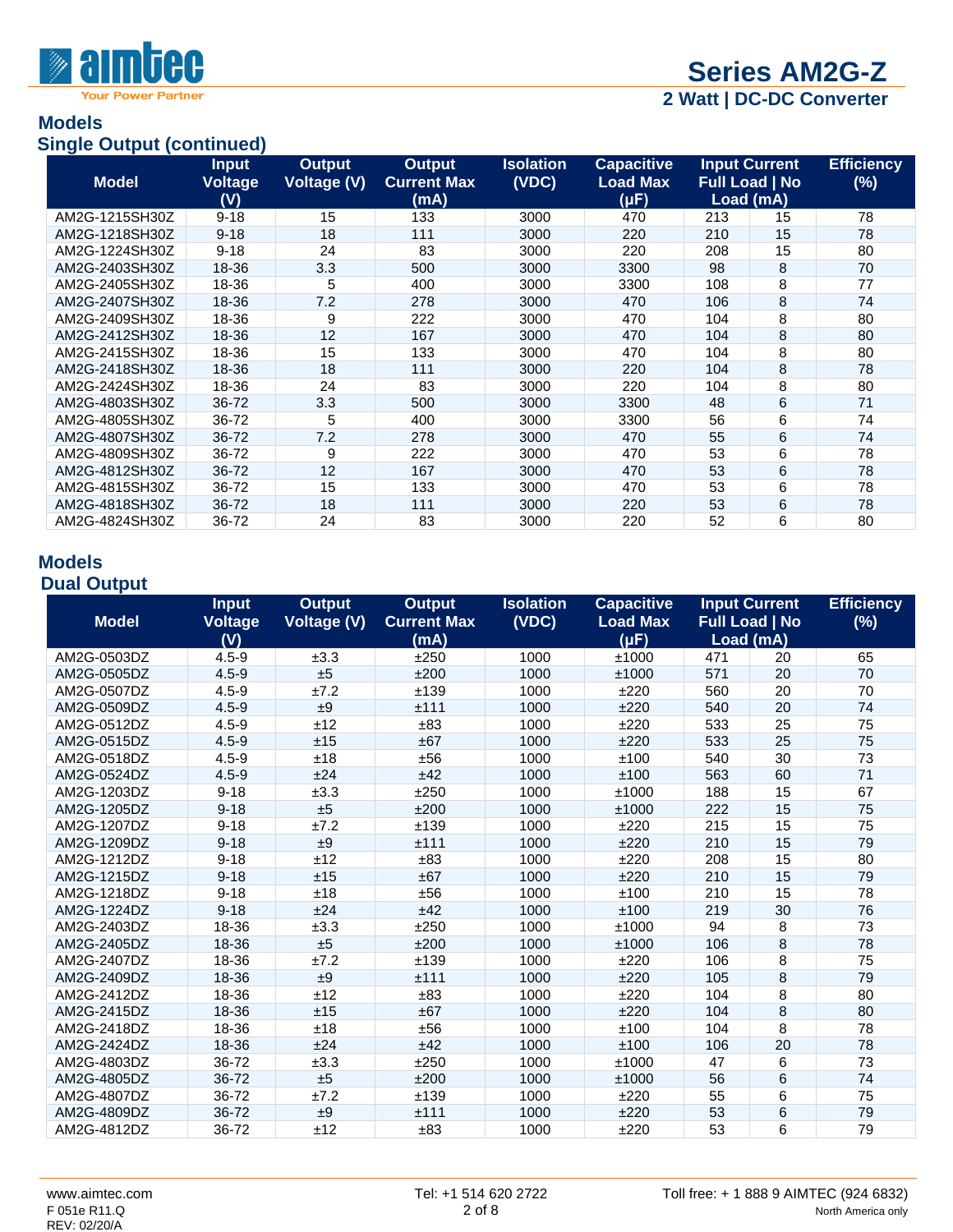

**Power Partner** 

# **[Series AM2G-Z](http://www.aimtec.com/am1d-z)**

**2 Watt | DC-DC Converter**

#### **Models Dual Output (continued)**

| Puul Puuput (<br><b>Model</b> | .<br><b>Input</b><br>Voltage<br>(V) | <b>Output</b><br><b>Voltage (V)</b> | <b>Output</b><br><b>Current Max</b><br>(mA) | <b>Isolation</b><br>(VDC) | <b>Capacitive</b><br><b>Load Max</b><br>(µF) |     | <b>Input Current</b><br><b>Full Load   No</b><br>Load (mA) | <b>Efficiency</b><br>(%) |
|-------------------------------|-------------------------------------|-------------------------------------|---------------------------------------------|---------------------------|----------------------------------------------|-----|------------------------------------------------------------|--------------------------|
| AM2G-4815DZ                   | 36-72                               | ±15                                 | ±67                                         | 1000                      | ±220                                         | 52  | 6                                                          | 80                       |
| AM2G-4818DZ                   | 36-72                               | ±18                                 | ±56                                         | 1000                      | ±100                                         | 53  | 6                                                          | 78                       |
| AM2G-4824DZ                   | 36-72                               | ±24                                 | ±42                                         | 1000                      | ±100                                         | 55  | 12                                                         | 75                       |
|                               |                                     |                                     |                                             |                           |                                              |     |                                                            |                          |
| AM2G-0503DH30Z                | $4.5 - 9$                           | ±3.3                                | ±250                                        | 3000                      | ±1000                                        | 471 | 20                                                         | 65                       |
| AM2G-0505DH30Z                | $4.5 - 9$                           | ±5                                  | ±200                                        | 3000                      | ±1000                                        | 571 | 20                                                         | 70                       |
| AM2G-0507DH30Z                | $4.5 - 9$                           | ±7.2                                | ±139                                        | 3000                      | ±220                                         | 560 | 20                                                         | 70                       |
| AM2G-0509DH30Z                | $4.5 - 9$                           | ±9                                  | ±111                                        | 3000                      | ±220                                         | 540 | 20                                                         | 74                       |
| AM2G-0512DH30Z                | $4.5 - 9$                           | ±12                                 | ±83                                         | 3000                      | ±220                                         | 533 | 25                                                         | 75                       |
| AM2G-0515DH30Z                | $4.5 - 9$                           | ±15                                 | ±67                                         | 3000                      | ±220                                         | 533 | 25                                                         | 75                       |
| AM2G-0518DH30Z                | $4.5 - 9$                           | ±18                                 | ±56                                         | 3000                      | ±100                                         | 540 | 30                                                         | 73                       |
| AM2G-0524DH30Z                | $4.5 - 9$                           | ±24                                 | ±42                                         | 3000                      | ±100                                         | 563 | 60                                                         | 71                       |
| AM2G-1203DH30Z                | $9 - 18$                            | ±3.3                                | ±250                                        | 3000                      | ±1000                                        | 188 | 15                                                         | 67                       |
| AM2G-1205DH30Z                | $9 - 18$                            | ±5                                  | ±200                                        | 3000                      | ±1000                                        | 222 | 15                                                         | 75                       |
| AM2G-1207DH30Z                | $9 - 18$                            | ±7.2                                | ±139                                        | 3000                      | ±220                                         | 215 | 15                                                         | 75                       |
| AM2G-1209DH30Z                | $9 - 18$                            | ±9                                  | ±111                                        | 3000                      | ±220                                         | 210 | 15                                                         | 79                       |
| AM2G-1212DH30Z                | $9 - 18$                            | ±12                                 | ±83                                         | 3000                      | ±220                                         | 208 | 15                                                         | 80                       |
| AM2G-1215DH30Z                | $9 - 18$                            | ±15                                 | ±67                                         | 3000                      | ±220                                         | 210 | 15                                                         | 79                       |
| AM2G-1218DH30Z                | $9 - 18$                            | ±18                                 | ±56                                         | 3000                      | ±100                                         | 210 | 15                                                         | 78                       |
| AM2G-1224DH30Z                | $9 - 18$                            | ±24                                 | ±42                                         | 3000                      | ±100                                         | 219 | 30                                                         | 76                       |
| AM2G-2403DH30Z                | 18-36                               | ±3.3                                | ±250                                        | 3000                      | ±1000                                        | 94  | 8                                                          | 73                       |
| AM2G-2405DH30Z                | 18-36                               | ±5                                  | ±200                                        | 3000                      | ±1000                                        | 106 | 8                                                          | 78                       |
| AM2G-2407DH30Z                | 18-36                               | ±7.2                                | ±139                                        | 3000                      | ±220                                         | 106 | 8                                                          | 75                       |
| AM2G-2409DH30Z                | 18-36                               | ±9                                  | ±111                                        | 3000                      | ±220                                         | 105 | $\overline{8}$                                             | 79                       |
| AM2G-2412DH30Z                | 18-36                               | ±12                                 | ±83                                         | 3000                      | ±220                                         | 104 | 8                                                          | 80                       |
| AM2G-2415DH30Z                | 18-36                               | ±15                                 | ±67                                         | 3000                      | ±220                                         | 104 | 8                                                          | 80                       |
| AM2G-2418DH30Z                | 18-36                               | ±18                                 | ±56                                         | 3000                      | ±100                                         | 104 | 8                                                          | 78                       |
| AM2G-2424DH30Z                | 18-36                               | ±24                                 | ±42                                         | 3000                      | ±100                                         | 106 | 20                                                         | 78                       |
| AM2G-4803DH30Z                | 36-72                               | ±3.3                                | ±250                                        | 3000                      | ±1000                                        | 47  | $6\phantom{1}6$                                            | 73                       |
| AM2G-4805DH30Z                | 36-72                               | ±5                                  | ±200                                        | 3000                      | ±1000                                        | 56  | 6                                                          | 74                       |
| AM2G-4807DH30Z                | 36-72                               | ±7.2                                | ±139                                        | 3000                      | ±220                                         | 55  | 6                                                          | 75                       |
| AM2G-4809DH30Z                | 36-72                               | ±9                                  | ±111                                        | 3000                      | ±220                                         | 53  | $6\overline{6}$                                            | 79                       |
| AM2G-4812DH30Z                | 36-72                               | ±12                                 | ±83                                         | 3000                      | ±220                                         | 53  | $6\overline{6}$                                            | 79                       |
| AM2G-4815DH30Z                | 36-72                               | ±15                                 | ±67                                         | 3000                      | ±220                                         | 52  | $6\phantom{1}6$                                            | 80                       |
| AM2G-4818DH30Z                | 36-72                               | ±18                                 | ±56                                         | 3000                      | ±100                                         | 53  | 6                                                          | 78                       |
| AM2G-4824DH30Z                | 36-72                               | ±24                                 | ±42                                         | 3000                      | ±100                                         | 55  | 12                                                         | 75                       |

NOTE: All specifications in this datasheet are measured at an ambient temperature of 25°C, humidity<75%, nominal input voltage and at rated output load unless otherwise specified.

# **Input Specifications**

| <b>Parameters</b>                 | <b>Nominal</b>                      | <b>Typical</b>                                                     | <b>Maximum</b> | <b>Units</b> |  |  |  |
|-----------------------------------|-------------------------------------|--------------------------------------------------------------------|----------------|--------------|--|--|--|
|                                   | 5                                   | $4.5 - 9$                                                          |                | VDC.         |  |  |  |
|                                   | 12                                  | $9 - 18$                                                           |                |              |  |  |  |
| Voltage range                     | 24                                  | 18-36                                                              |                |              |  |  |  |
|                                   | 48                                  | 36-72                                                              |                |              |  |  |  |
| Filter                            |                                     | Capacitor                                                          |                |              |  |  |  |
| Input Reflected Ripple<br>Current |                                     | 35                                                                 |                | mA p-p       |  |  |  |
|                                   | 5 Vin                               | $-0.7-12$                                                          |                |              |  |  |  |
| Absolute Maximum                  | $12$ Vin                            | $-0.7 - 24$                                                        |                | <b>VDC</b>   |  |  |  |
| Rating                            | 24 Vin                              | $-0.7 - 40$                                                        |                |              |  |  |  |
|                                   | 48 Vin                              | $-0.7-80$                                                          |                |              |  |  |  |
| Peak Input Voltage time           |                                     | 100                                                                |                | ms           |  |  |  |
| On/Off Control                    | $ON$ – low or open (0Vdc to 0.8Vdc) |                                                                    |                |              |  |  |  |
|                                   |                                     | OFF – high (4.5Vdc to 15Vdc, OFF idle current: 3.5mA to 15mA Max.) |                |              |  |  |  |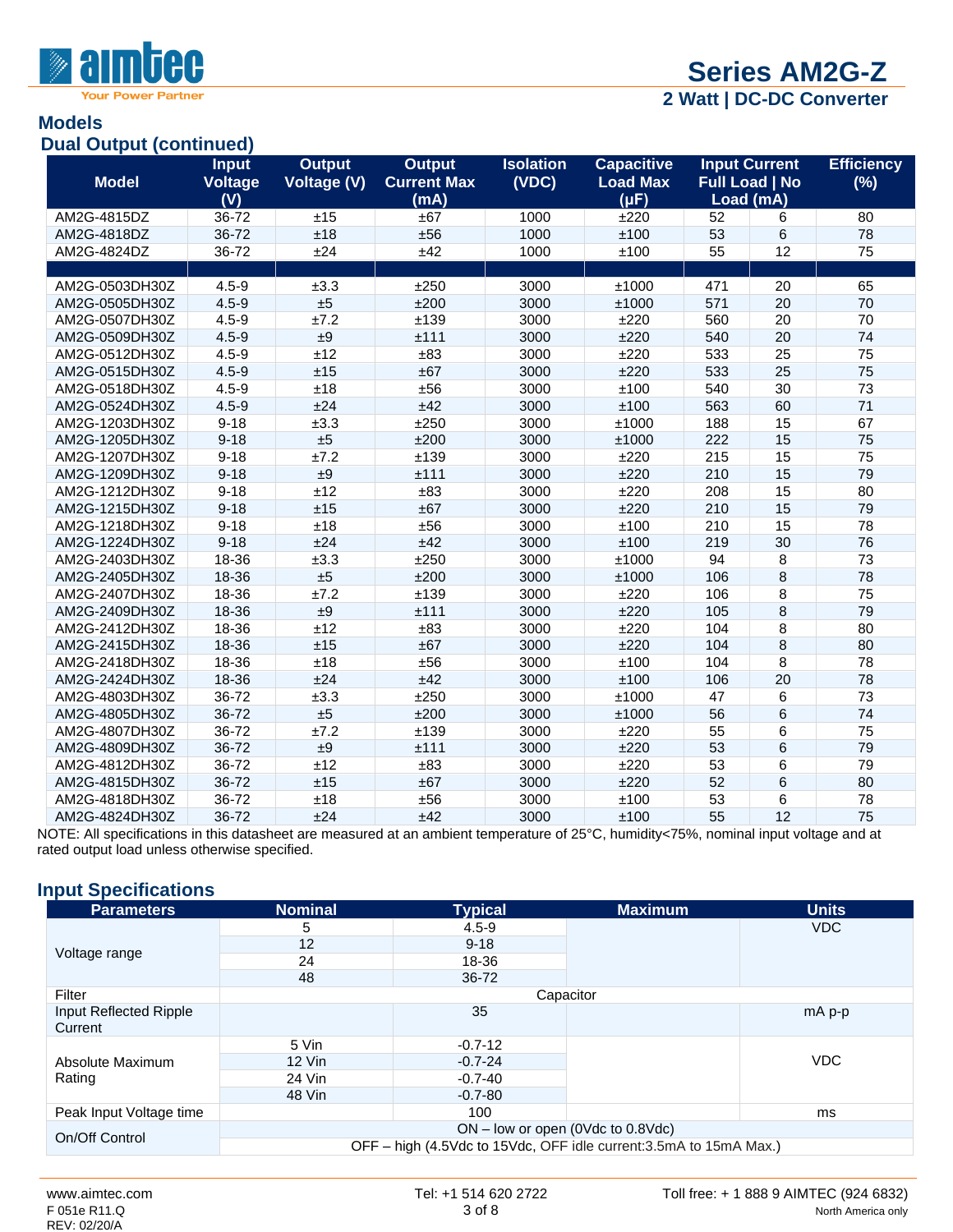

# **[Series AM2G-Z](http://www.aimtec.com/am1d-z)**

**2 Watt | DC-DC Converter**

#### **Isolation Specifications**

| <b>Parameters</b>  | <b>Conditions</b> | Tvpical\ | Rated       | Units       |
|--------------------|-------------------|----------|-------------|-------------|
| Tested I/O voltage | 60sec             |          | 1000 & 3000 | VDC         |
| Resistance         |                   | $-1000$  |             | <b>MOhm</b> |
| Capacitance        |                   | 60       |             | рF          |

### **Output Specifications**

| <b>Parameters</b>                     | <b>Conditions</b>                            | <b>Typical</b> | <b>Maximum</b> | <b>Units</b> |  |  |  |
|---------------------------------------|----------------------------------------------|----------------|----------------|--------------|--|--|--|
| Voltage accuracy                      |                                              |                | ±2             | %            |  |  |  |
| Cross Regulation (Dual Output Models) | 25% load on output -<br>100% load 2nd output | ±5             |                | $\%$         |  |  |  |
| Short Circuit protection              | Continuous                                   |                |                |              |  |  |  |
| <b>Short Circuit restart</b>          | Auto recovery                                |                |                |              |  |  |  |
| Line voltage regulation               | LL~HL                                        |                | ±0.5           | %            |  |  |  |
|                                       | load 25~100%, 3.3V Output Models             |                | ±1.0           | $\%$         |  |  |  |
| Load voltage regulation               | load 25~100%, Others<br>±0.5                 |                |                |              |  |  |  |
| Temperature coefficient               |                                              | ±0.02          |                | $\%$ /°C     |  |  |  |
| Ripple & Noise                        | At 20MHz Bandwidth                           |                | 80             | $mV$ p-p     |  |  |  |

# **General Specifications**

| <b>Parameters</b>      | <b>Conditions</b>                                              | <b>Typical</b>                                          | <b>Maximum</b> | <b>Units</b>    |  |  |  |
|------------------------|----------------------------------------------------------------|---------------------------------------------------------|----------------|-----------------|--|--|--|
| Switching frequency    | 100% load                                                      | >100                                                    | 650            | <b>KHz</b>      |  |  |  |
| Operating temperature  | No derating                                                    | $-40$ to $+85$                                          |                | $\rm ^{o}C$     |  |  |  |
| Storage temperature    |                                                                | $-40$ to $+125$                                         |                | °C              |  |  |  |
| Max Case temperature   |                                                                |                                                         | $+100$         | $\rm ^{\circ}C$ |  |  |  |
| Cooling                |                                                                | Free air convection                                     |                |                 |  |  |  |
| Humidity               |                                                                |                                                         | 95             | $\%$            |  |  |  |
| Case material          |                                                                | Non-conductive black plastic (UL94V-0 rated)            |                |                 |  |  |  |
| Weight                 |                                                                | 4.5                                                     |                | g               |  |  |  |
| Dimensions (L x W x H) | 21.85 x 9.20 x 11.10 mm<br>$0.86 \times 0.36 \times 0.44$ inch |                                                         |                |                 |  |  |  |
| <b>MTBF</b>            |                                                                | >1 610 000 hrs (MIL-HDBK -217F, Ground Benign, t=+25°C) |                |                 |  |  |  |

### **Safety Specifications**

| <b>Parameters</b> |                                                                   |
|-------------------|-------------------------------------------------------------------|
| Agency Approval   | CE. UL                                                            |
|                   | <b>EN55032 Class A.</b>                                           |
|                   | IEC61000-4-2, Perf. Criteria A                                    |
|                   | IEC61000-4-3, Perf. Criteria A                                    |
| <b>Standards</b>  | IEC61000-4-4, Perf. Criteria A (external 220uF/100V cap required) |
|                   | IEC61000-4-5, Perf. Criteria A (external 220uF/100V cap required) |
|                   | IEC61000-4-6, Perf. Criteria A                                    |
|                   | IEC61000-4-8, Perf. Criteria A                                    |
|                   | IEC/EN/UL 60950-1:2001 & IEC/EN/UL 62368-1                        |

# **Switching Frequency vs Input Voltage and Load**

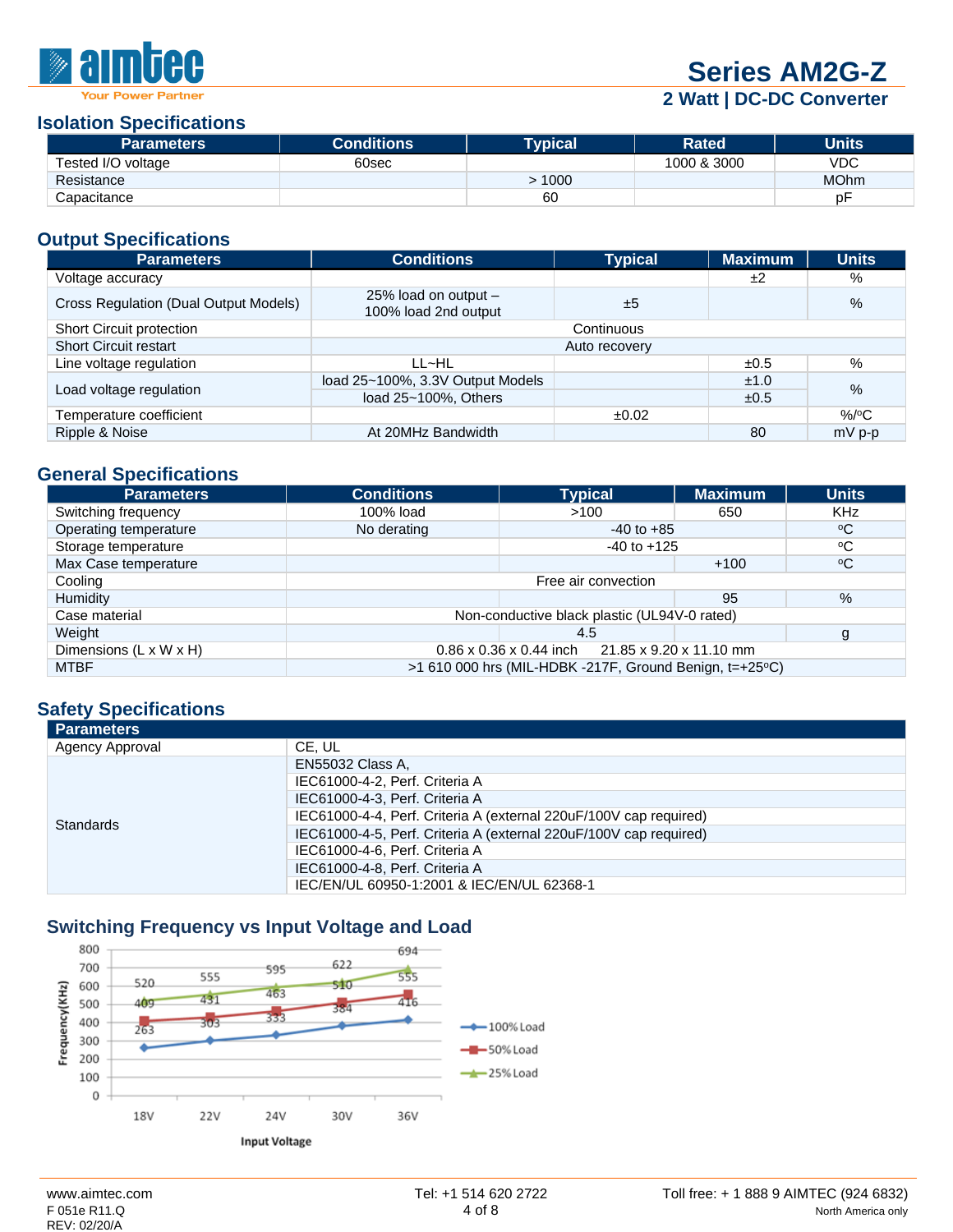

**[Series AM2G-Z](http://www.aimtec.com/am1d-z) 2 Watt | DC-DC Converter**

## **Pin Out Specification Dimensions**



## **Control ON/OFF pin connection example:**



The voltage could be applied trough a limiting resistor and a switching diode. The converter is in a low power mode during high level phase.

# **Conducted Emissions:**

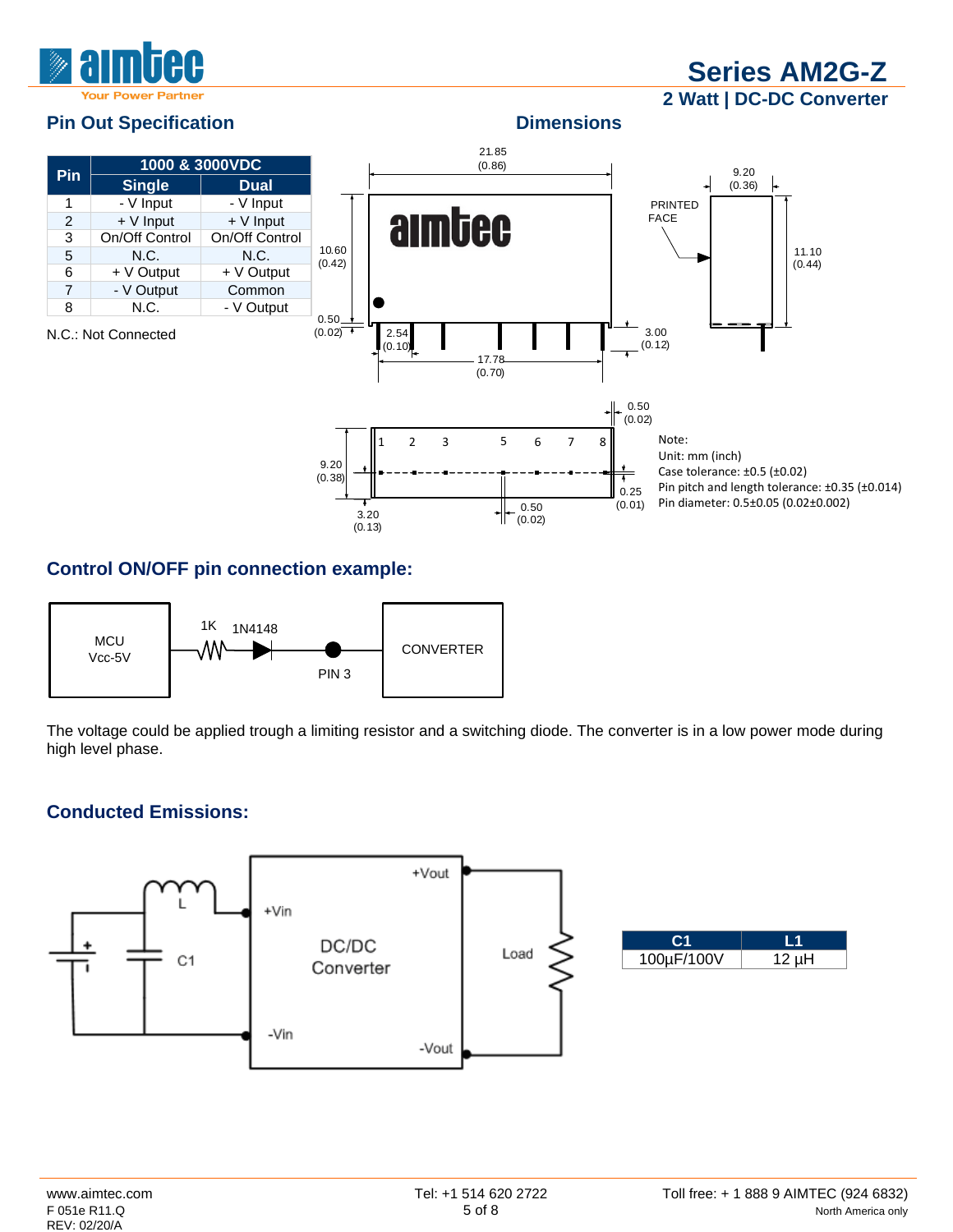



# **Conducted Emissions, class B compliance:**



# **Typical Efficiency Example Charts**

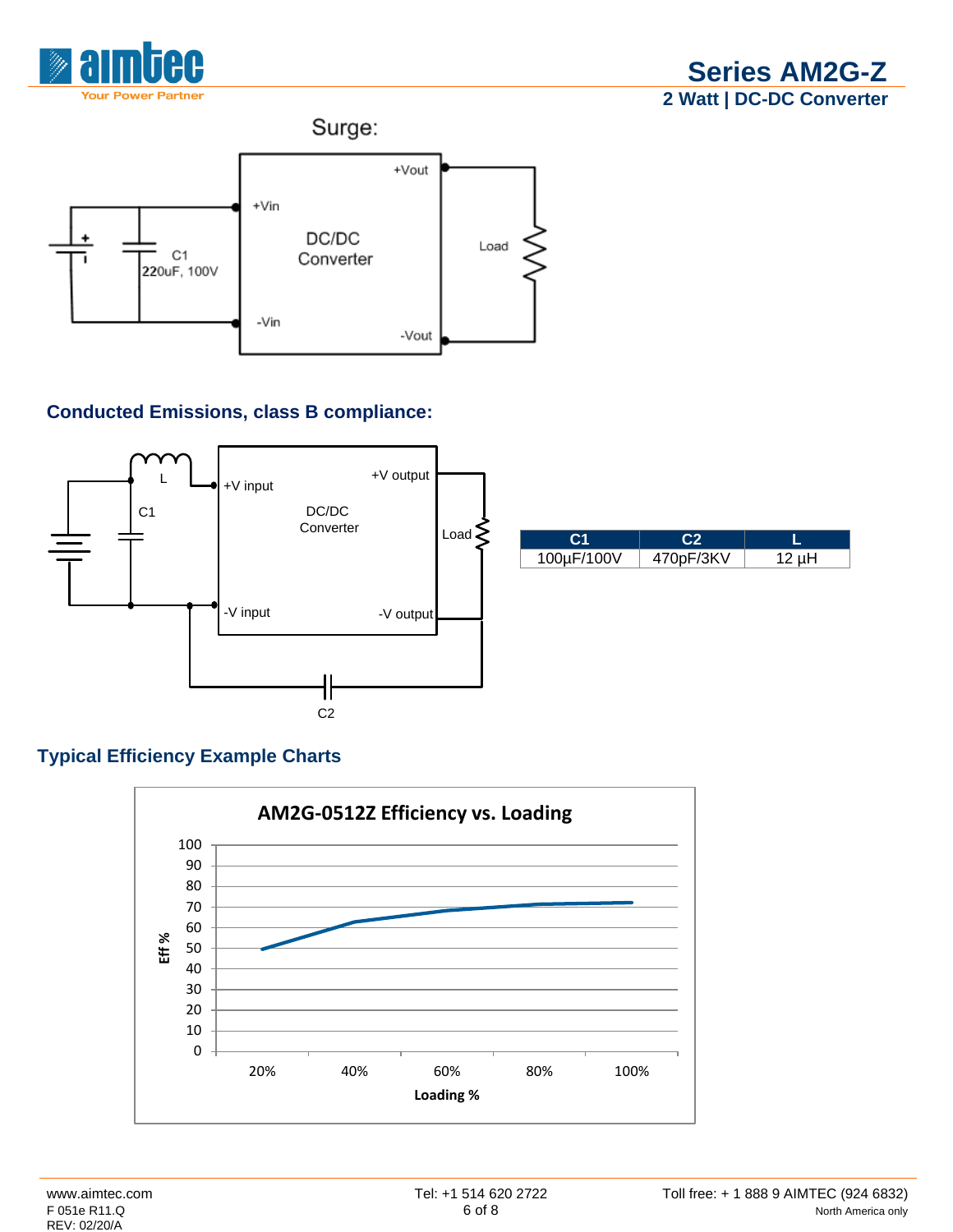

**[Series AM2G-Z](http://www.aimtec.com/am1d-z) Watt | DC-DC Converter**